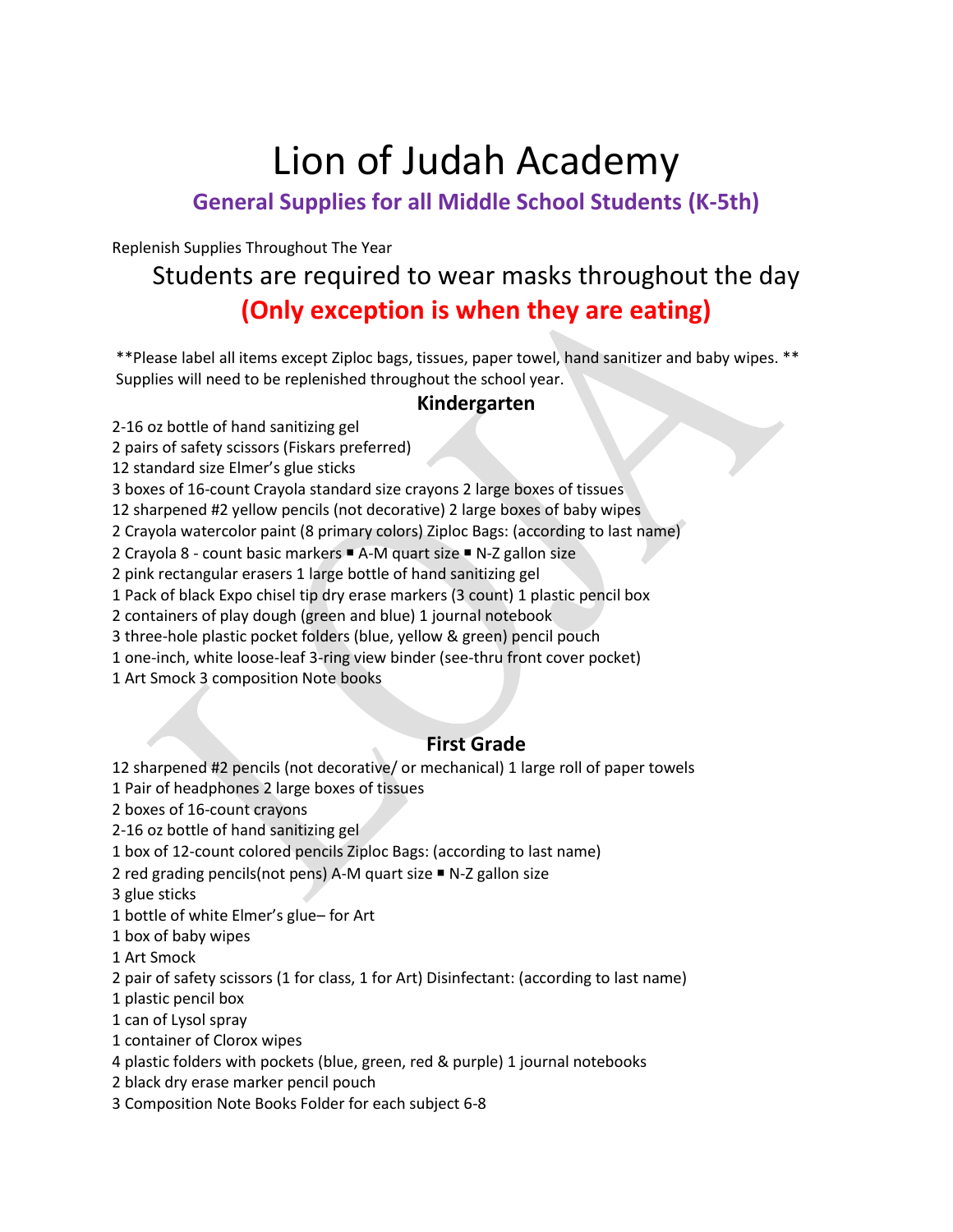#### **Second Grade**

3 packages #2 pencils (non decorative) 1 composition notebooks, wide-lined (not spiral)

1 box of 12-count colored pencils 5 solid color plastic folders with pockets & prongs(blue, yellow, red, green & purple)

1 box of washable markers 1 large roll of paper towels

2 boxes of crayons (no more than 24-count) A - M 1 box of quart size Ziploc bags & 1 large Clorox wipes

2 large rectangle erasers 1 Art Smock

1 Dry Erase Marker

N - Z 1 box of gallon size Ziploc bags & 1 large Clorox wipes

1 large container of baby wipes

1 pack of colored construction paper 2 boxes of tissues

1 pair of scissors (not safety scissors) 1 bottle hand sanitizing gel

1 clear 12-inch ruler with standard and metric measurements 2 containers of play dough

1 bottle of white Elmer's glue (no larger than 8 oz.) 1 Pack Crayola Washable Kids Paint (10 count)

4 glue sticks NIV Bible

1 one-inch, loose-leaf 3-ring binders

3 Composition Note Book

Folder for each subject 6-8

pencil pouch

\*\*Please label all items except Ziploc bags, tissues, paper towel, hand sanitizer and baby wipes. \*\* Supplies will need to be replenished throughout the school year.

#### **Third Grade**

4 packages #2 pencils (not mechanical) 2 highlighters

1 one-inch, loose-leaf 3-ring view binder (see-thru front cover pocket) 8 three-hole plastic pocket dividers

2 package of erasers A-K 1 large white poster board

2 packs of wide-ruled notebook paper 3 large boxes of white tissues

1 box of 12-count colored pencils

1 Two inch loose leaf binder

L-Z large boxes of baby wipes

I Container of Clorox wipes

1 box of washable colored markers (no stamp markers) 1 bottle of hand sanitizing gel

1 box of 24-count crayons Ziploc Bags: (according to last name)

1 pair of scissors (not safety scissors) A-K 1 box of sandwich size ■ L-Z 1 box of gallon size

1 ruler with standard and metric measurements 1 package of 3" x 5" index cards

1 bottle of white glue and 1 glue stick 1 stretchy nylon book cover (for reading)

1 Small whiteboard (Dollar Tree) 70-100 page notebook with pockets for Spanish class

A-K 1 package of 8 1/2 x 11 colored construction paper

1 pencil pouch

L-Z 2 large rolls of paper towels

NIV Bible (physical bible)

Dry Erase Marker T-Shirt or Smock for Art

3 Composition Note Books

Folder for each subject 6-8

#### **Fourth Grade**